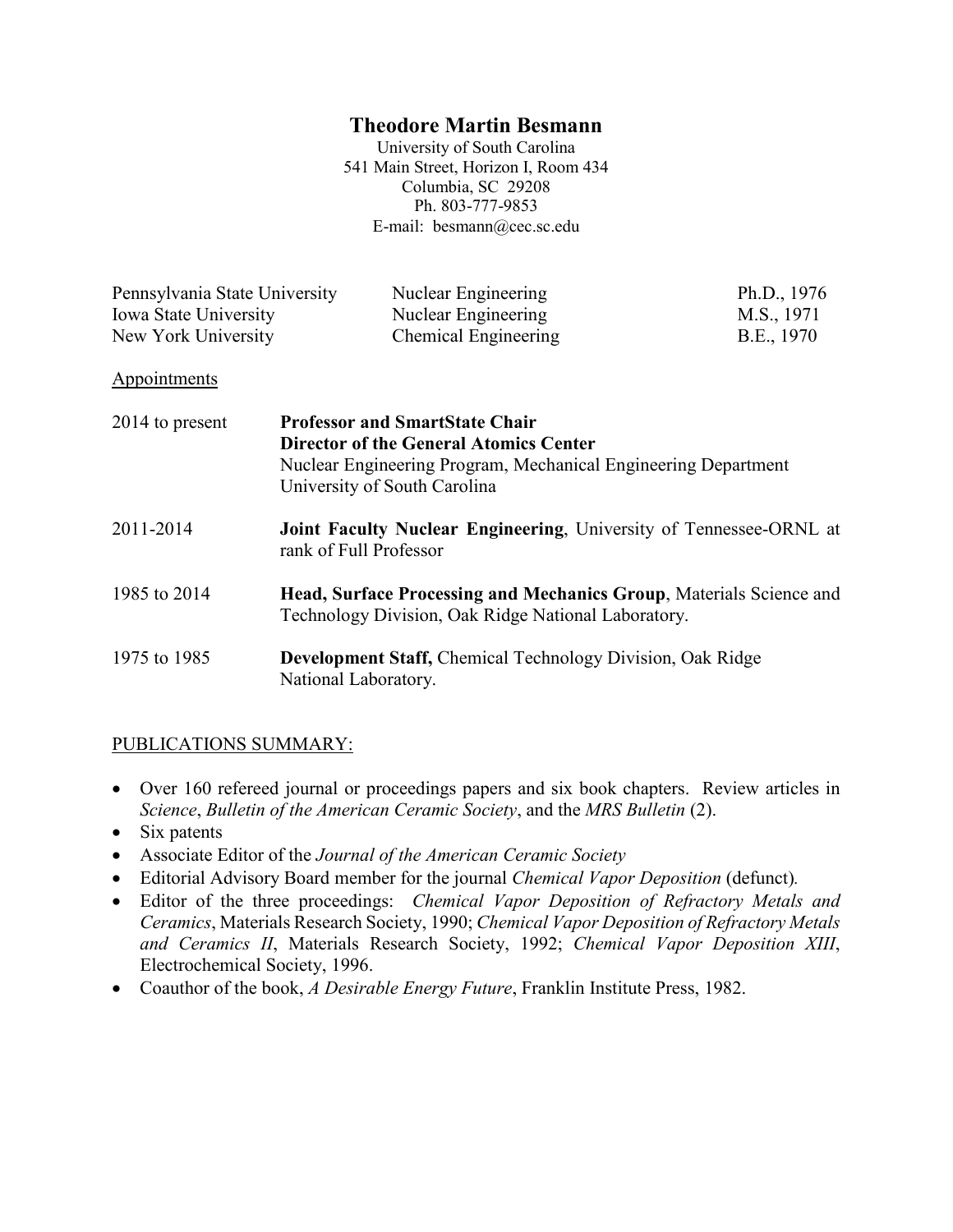#### SOCIETY/CONFERENCE POSITIONS:

- Chair 2002 Gordon Research Conference on "High Temperature Materials, Processes, and Diagnostics"
- Chair, Materials Research Society Government Affairs Committee, 2001-2003
- Member of Council (1997-99), Materials Research Society
- NIST/ACerS Phase Equilibria Committee (1997-2000)
- Vice President for Corporate Relations (1995-98), American Ceramic Society
- Chair, Fall 1994 Meeting of the Materials Research Society
- Chair, 13th International Conference on Chemical Vapor Deposition, 1996
- Organizing Committee, "High Temperature Ceramic Matrix Composites" International Meetings
- Nuclear Division Chair, American Ceramic Society
- Twice Symposium Chair, Materials Research Society

# AWARDS/APPOINTMENTS:

- Co-Director, DOE Office of Science *Center for Hierarchical Waste Form Materials* (2016 present)
- Member of the Science Council for the DOE *Consortium for Advanced Simulation of Light Water Reactors (CASL)* (2016-present)
- Contributor to *Technology and Applied R&D Needs for Molten Salt Chemistry: Inovative Approaches to Accelerate Molten Salt Reactor Development and Deployment,* Report for the US Department of Energy, Office of Nuclear Energy Molten Salt Chemistry Workshop, Oak Ridge National Laboratory (2017)
- *D.T. Rankin Award* 2016 for exemplary service to the Nuclear & Environmental Technology Division of The American Ceramic Society
- Contributor to *Basic Research Needs for Environmental Management: Report of the Office of Science Workshop on Environmental Management*, Office of Science, Department of Energy, Washington, DC (2016)
- Visiting Faculty, Department of Nuclear Engineering, Imperial College, London, UK (May-June 2016)
- Visiting Scientist, Commissariat à l'Énergie Atomique et aux Énergies Alternatives (Atomic Energy and Alternative Energies Commission) or CEA, Cadarache, France, April-June 2014
- Chair of the OECD Nuclear Energy Agency *Expert Group on Multi-scale Modelling of Fuels and Structural Materials* (2014-present)
- Vice-chair and U.S. representative to the OECD Nuclear Energy Agency program on *Thermodynamics of Advanced Fuels-International Database* (2012-present)
- Joint Appointment at rank of full professor, University of Tennessee-ORNL Center for Interdisciplinary Research and Graduate Education (CIRE), 2011-2014
- ORNL/UT-Battelle Distinguished Engineer Award, 2010
- Fellow of the American Nuclear Society, 2010
- *Mishima Award* 2010 of the American Nuclear Society for Research in Nuclear Fuels and **Materials**